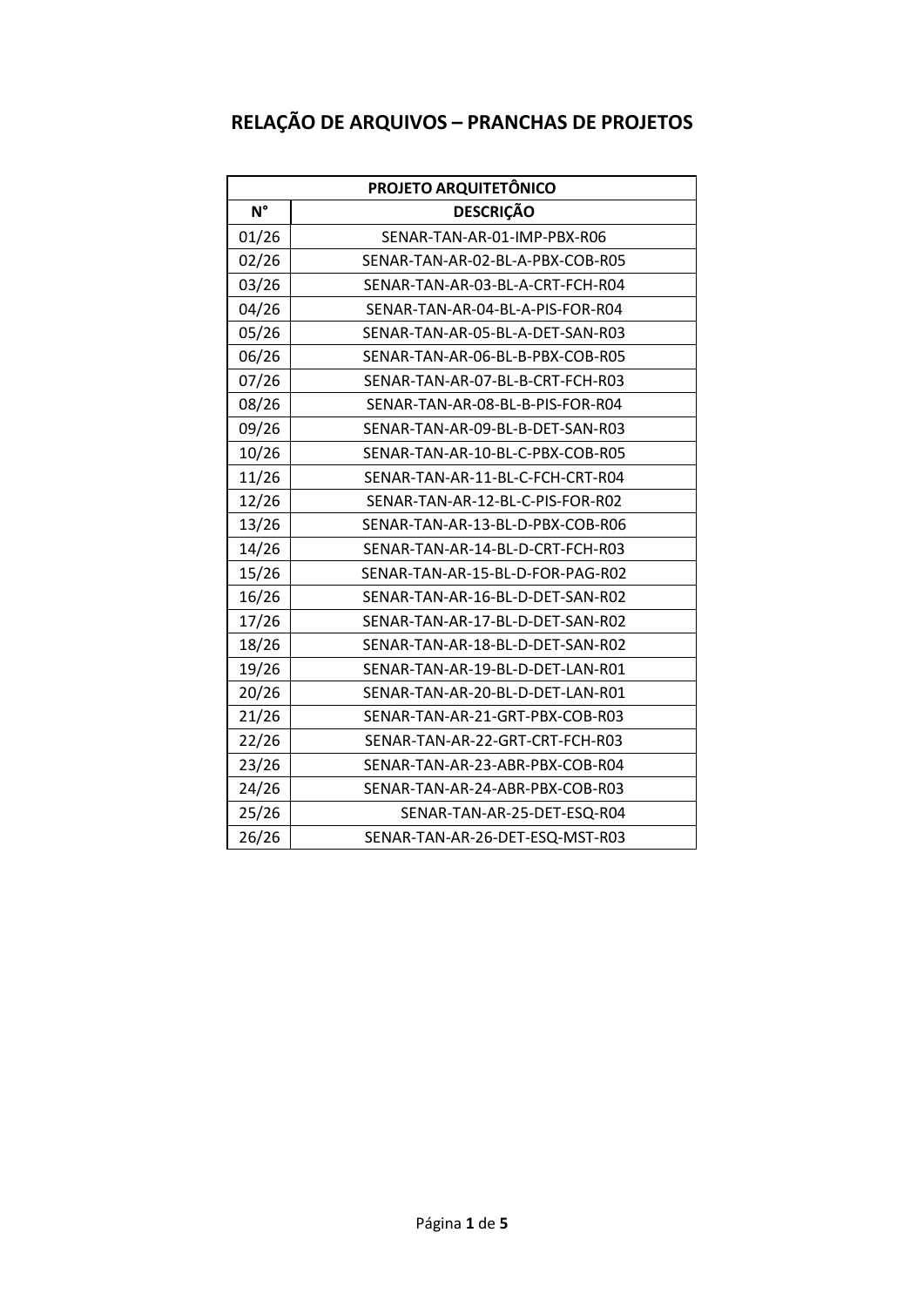| <b>PROJETO DE ESTRUTURAS DE CONCRETO</b> |                              |
|------------------------------------------|------------------------------|
| $N^{\circ}$                              | <b>DESCRIÇÃO</b>             |
| 01/21                                    | SENAR-TAN-CON-01-BLA-FUN-R4  |
| 02/21                                    | SENAR-TAN-CON-02-BLA-FOR-R3  |
| 03/21                                    | SENAR-TAN-CON-03-BLA-ARM-R3  |
| 04/21                                    | SENAR-TAN-CON-04-BLA-ARM-R3  |
| 05/21                                    | SENAR-TAN-CON-05-BLB-FUN-R4  |
| 06/21                                    | SENAR-TAN-CON-06-BLB-FOR-R3  |
| 07/21                                    | SENAR-TAN-CON-07-BLB-ARM-R3  |
| 08/21                                    | SENAR-TAN-CON-08-BLB-ARM-R3  |
| 09/21                                    | SENAR-TAN-CON-09-BLC-FUN-R5  |
| 10/21                                    | SENAR-TAN-CON-10-BLC-FOR-R3  |
| 11/21                                    | SENAR-TAN-CON-11-BLC-ARM-R3  |
| 12/21                                    | SENAR-TAN-CON-12-BLC-ARM-R3  |
| 13/21                                    | SENAR-TAN-CON-13-BLD-FUN-R4  |
| 14/21                                    | SENAR-TAN-CON-14-BLD-FOR-R4  |
| 15/21                                    | SENAR-TAN-CON-15-BLD-ARM-R3  |
| 16/21                                    | SENAR-TAN-CON-16-BLD-ARM-R3  |
| 17/21                                    | SENAR-TAN-CON-17-GUA-ARM-R01 |
| 18/21                                    | SENAR-TAN-CON-18-GUA-FUN-R01 |
| 19/21                                    | SENAR-TAN-CON-19-ABR-ARM-R2  |
| 20/21                                    | SENAR-TAN-CON-20-ABR-ARM-R2  |
| 21/21                                    | SENAR-TAN-CON-21-ABR-ARM-R2  |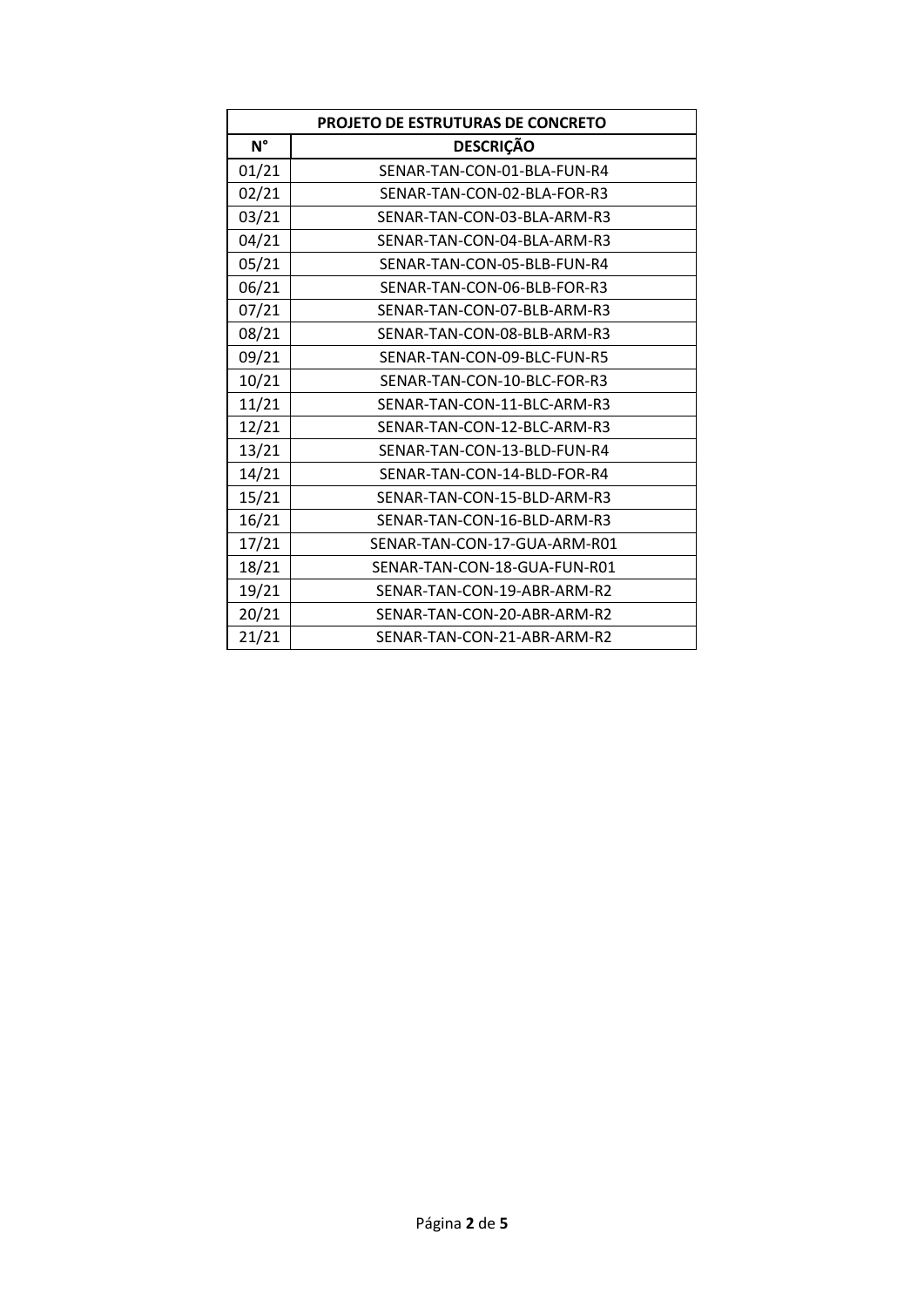| PROJETO DE ESTRUTURAS DE METÁLICAS |                               |
|------------------------------------|-------------------------------|
| $N^{\circ}$                        | <b>DESCRIÇÃO</b>              |
| 01/20                              | SENAR-TAN-EST-MET-BL-A-01-R02 |
| 02/20                              | SENAR-TAN-EST-MET-BL-A-02-R02 |
| 03/20                              | SENAR-TAN-EST-MET-BL-A-03-R02 |
| 04/20                              | SENAR-TAN-EST-MET-BL-A-04-R02 |
| 05/20                              | SENAR-TAN-EST-MET-BL-A-05-R02 |
| 06/20                              | SENAR-TAN-EST-MET-BL-B-06-R02 |
| 07/20                              | SENAR-TAN-EST-MET-BL-B-07-R02 |
| 08/20                              | SENAR-TAN-EST-MET-BL-B-08-R02 |
| 09/20                              | SENAR-TAN-EST-MET-BL-B-09-R02 |
| 10/20                              | SENAR-TAN-EST-MET-BL-B-10-R02 |
| 11/20                              | SENAR-TAN-EST-MET-BL-C-11-R02 |
| 12/20                              | SENAR-TAN-EST-MET-BL-C-12-R02 |
| 13/20                              | SENAR-TAN-EST-MET-BL-C-13-R02 |
| 14/20                              | SENAR-TAN-EST-MET-BL-C-14-R02 |
| 15/20                              | SENAR-TAN-EST-MET-BL-C-15-R02 |
| 16/20                              | SENAR-TAN-EST-MET-BL-D-16-R02 |
| 17/20                              | SENAR-TAN-EST-MET-BL-D-17-R02 |
| 18/20                              | SENAR-TAN-EST-MET-CIRC-18-R03 |
| 19/20                              | SENAR-TAN-EST-MET-GUAR-19-R02 |
| 20/20                              | SENAR-TAN-EST-MET-GUAR-20-R02 |

| PROJETO DE INSTALAÇÕES DE COMBATE A INCÊNDIO |                        |
|----------------------------------------------|------------------------|
| N°                                           | <b>DESCRIÇÃO</b>       |
| 1A/03                                        | SENAR-TAN-PSCIP-1A-R01 |
| 1B/03                                        | SENAR-TAN-PSCIP-1B-R01 |
| 02/03                                        | SENAR-TAN-PSCIP-2-R01  |
| 03/03                                        | SENAR-TAN-PSCIP-3-R01  |

| <b>INSTALAÇÕES SPDA</b> |                                 |
|-------------------------|---------------------------------|
| $N^{\circ}$             | <b>DESCRIÇÃO</b>                |
| 01/07                   | SENAR-TAN-SPDA-PE-01-IMP-R01    |
| 02/07                   | SENAR-TAN-SPDA-PE-02-BL-A-R00   |
| 03/07                   | SENAR-TAN-SPDA-PE-03-BL-B-R00   |
| 04/07                   | SENAR-TAN-SPDA-PE-04-BL-D-R00   |
| 05/07                   | SENAR-TAN-SPDA-PE-05-GUA-AT-R00 |
| 06/07                   | SENAR-TAN-SPDA-PE-06-BL-C-R00   |
| 07/07                   | SENAR-TAN-SPDA-PE-07-DET-R00    |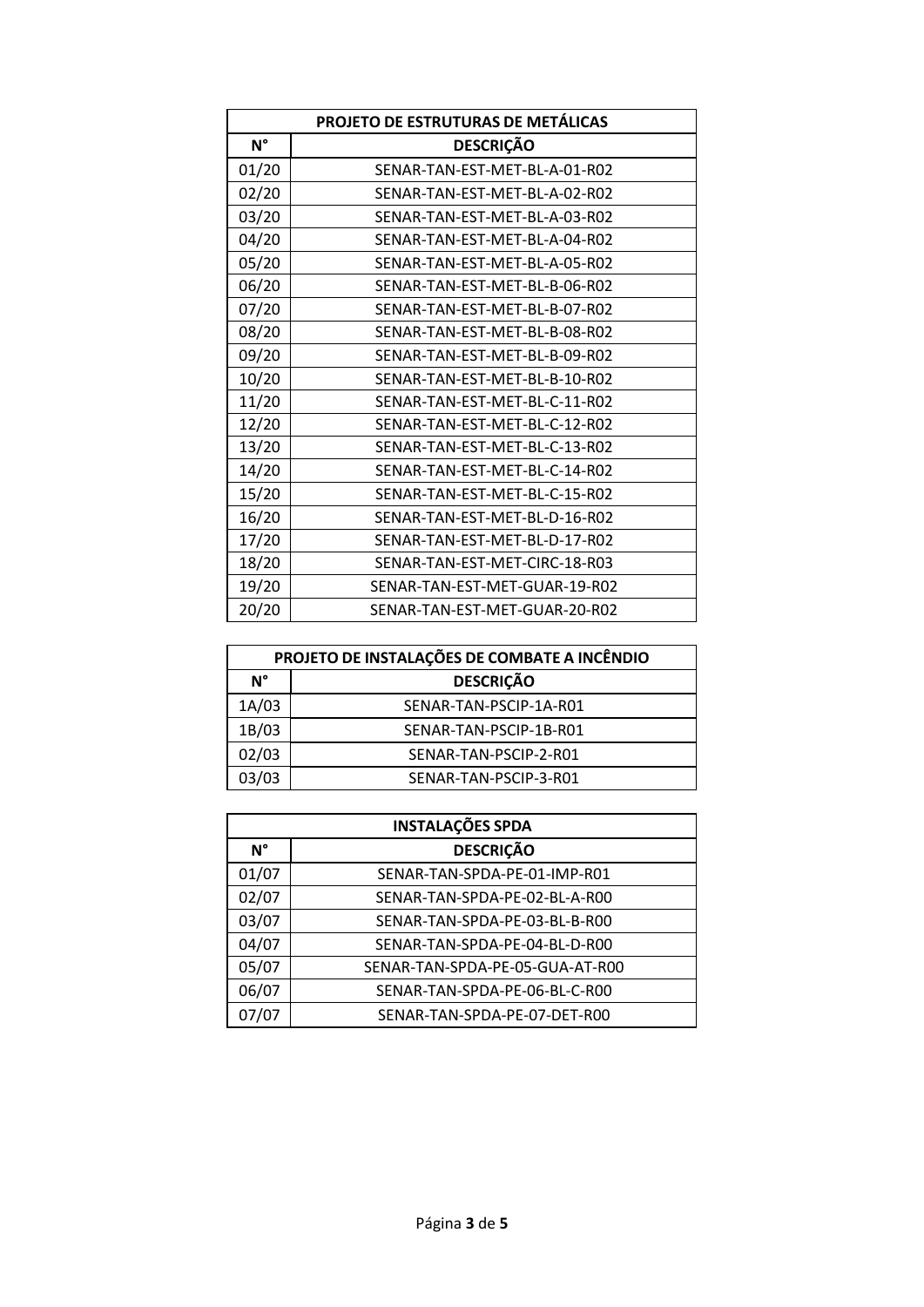| INSTALAÇÕES DE REDE ESTRUTURADA |                                 |
|---------------------------------|---------------------------------|
| N°                              | <b>DESCRIÇÃO</b>                |
| 01/03                           | SENAR-TAN-LOG-PE-01-IMP-GUA-R00 |
| 02/03                           | SENAR-TAN-LOG-PE-02-BLA B-R02   |
| 03/03                           | SENAR-TAN-LOG-PE-03-BL C D-R00  |

| <b>INSTALAÇÕES HIDRÁULICAS</b> |                         |
|--------------------------------|-------------------------|
| $N^{\circ}$                    | <b>DESCRIÇÃO</b>        |
| 01/05                          | SENAR-TAN-AF-01-PBX-R00 |
| 02/05                          | SENAR-TAN-AF-02-ISO-R00 |
| 03/05                          | SENAR-TAN-AF-03-ISO-R00 |
| 04/05                          | SENAR-TAN-AF-04-IMP-R01 |
| 05/05                          | SENAR-TAN-AF-05-INS-R00 |

|             | <b>INSTALAÇÕES PLUVIAIS</b> |  |
|-------------|-----------------------------|--|
| $N^{\circ}$ | <b>DESCRIÇÃO</b>            |  |
| 01/05       | SENAR-TAN-AP-01-IMP-R03     |  |
| 02/05       | SENAR-TAN-AP-02-DET-R00     |  |
| 03/05       | SENAR-TAN-AP-03-DET-R01     |  |
| 04/05       | SENAR-TAN-AP-04-PBX-R00     |  |
| 05/05       | SENAR-TAN-AP-05-PBX-R00     |  |

| <b>INSTALAÇÕES SANITÁRIAS</b> |                         |
|-------------------------------|-------------------------|
| N°                            | <b>DESCRIÇÃO</b>        |
| 01/03                         | SENAR-TAN-EG-01-IMP-R01 |
| 02/03                         | SENAR-TAN-EG-02-PBX-R00 |
| 03/03                         | SENAR-TAN-EG-03-PBX-R00 |
|                               |                         |

| <b>INSTALAÇÕES ELÉTRICAS</b> |                              |
|------------------------------|------------------------------|
| N°                           | <b>DESCRIÇÃO</b>             |
| 01/06                        | SENAR-TAN-EL-01-IMP-LUM-R00  |
| 02/06                        | SENAR-TAN-EL-02-DGM-R00      |
| 03/06                        | SENAR-TAN-EL-03-BL-A-PBX-R01 |
| 04/06                        | SENAR-TAN-EL-04-BL-B-PBX-R03 |
| 05/06                        | SENAR-TAN-EL-05-BL-C-PBX-R03 |
| 06/06                        | SENAR-TAN-EL-06-BL-D-PBX-R04 |

| <b>CERCAMENTO</b> |                      |
|-------------------|----------------------|
| N°                | <b>DESCRIÇÃO</b>     |
| 01/02             | SENAR-TAN-ALB-01-R02 |
| 02/02             | SENAR-TAN-ALB-02-R01 |

| <b>CASTELO D'ÁGUA</b> |                             |
|-----------------------|-----------------------------|
| N°                    | <b>DESCRIÇÃO</b>            |
| 01/03                 | SENAR-TAN-CD-01-FOR-SUP-R00 |